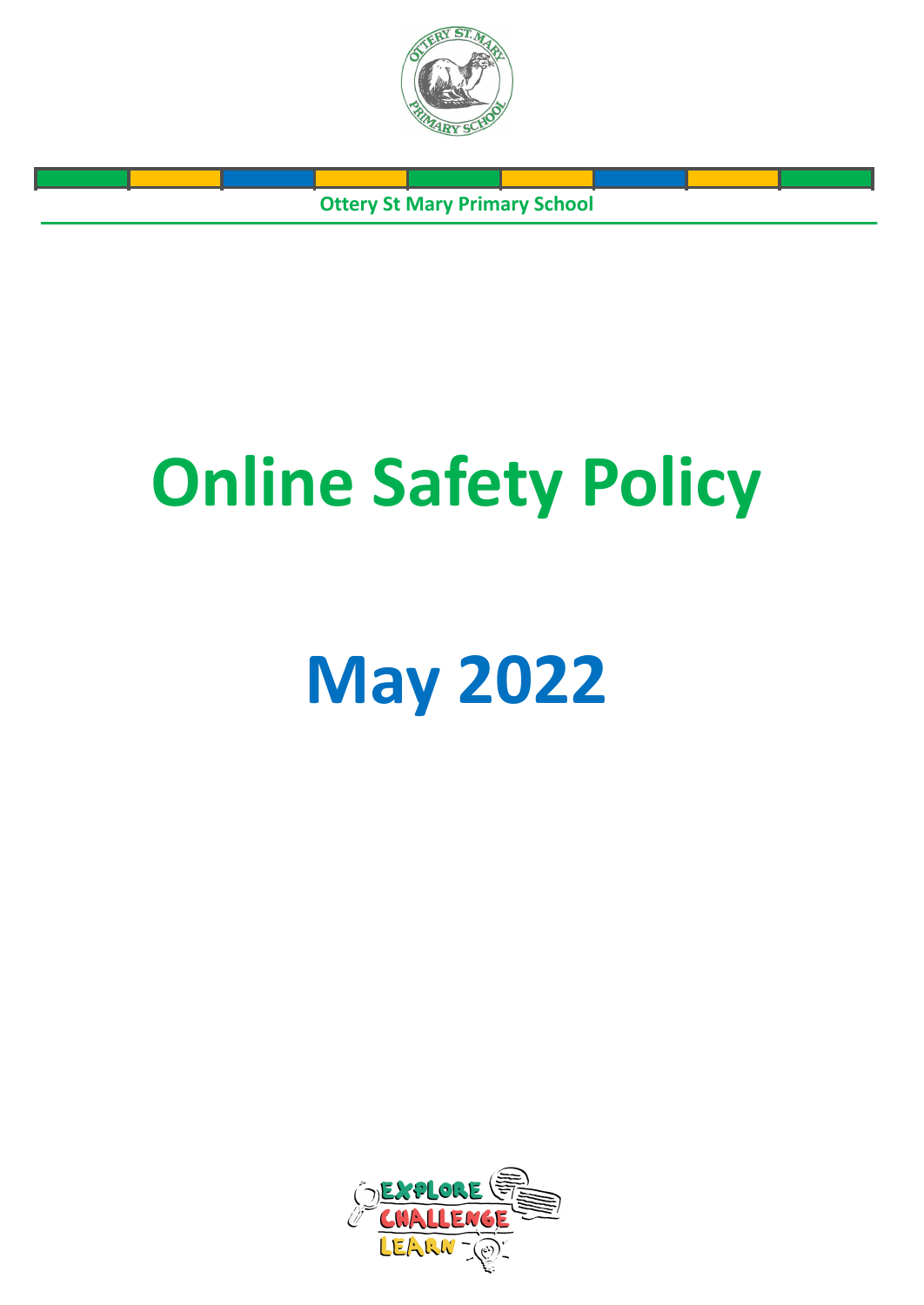**Last reviewed on:** NA

**Next review due by:** 10-05-2023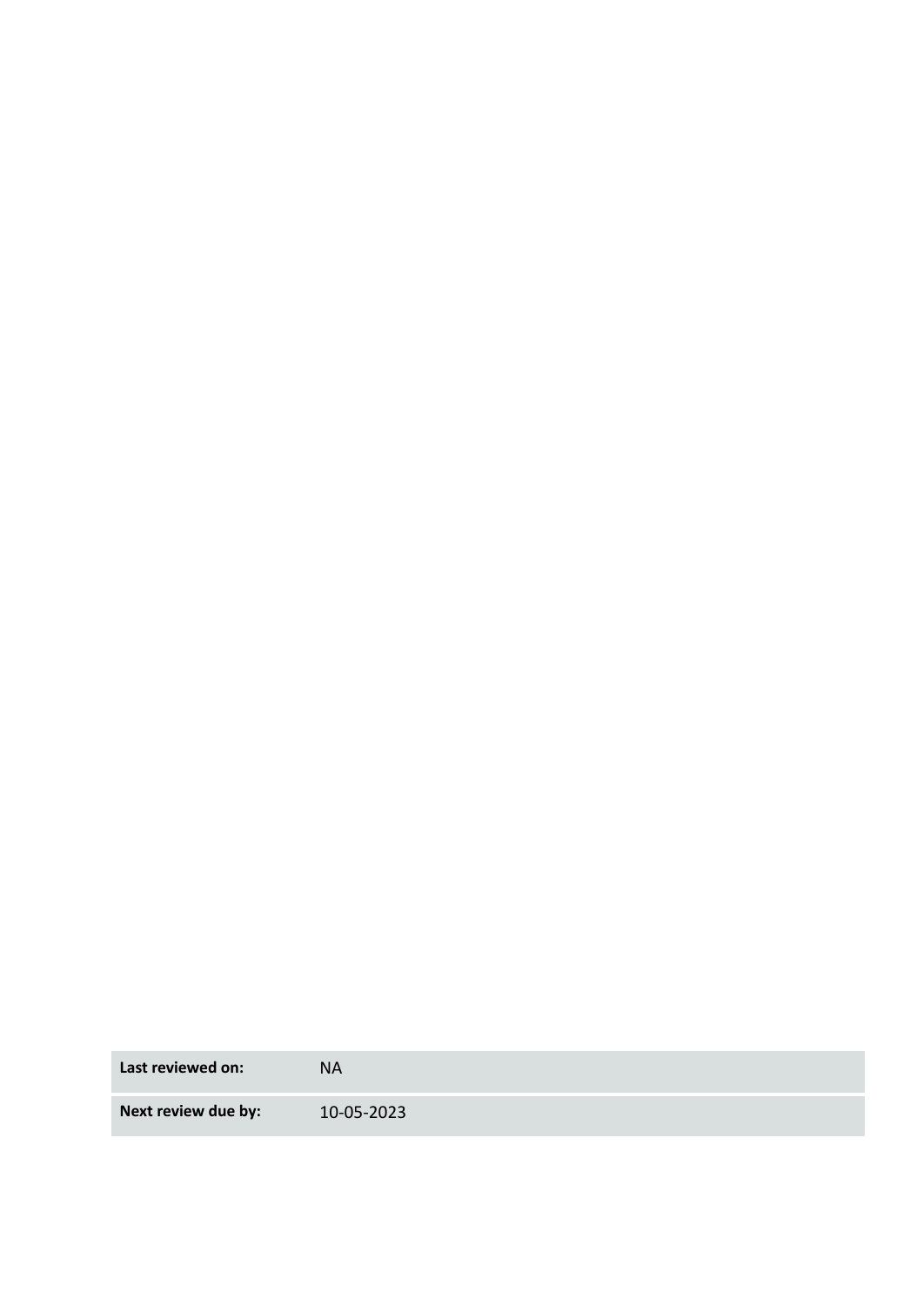# **Contents**

| 1. Aims                                                                           | 3  |
|-----------------------------------------------------------------------------------|----|
| 2. Legislation and guidance                                                       | 4  |
| 3. Roles and responsibilities                                                     | 4  |
| 4. Educating pupils about online safety                                           | 6  |
| 5. Educating parents about online safety                                          | 7  |
| 6. Cyber-bullying                                                                 | 8  |
| 7. Acceptable use of the internet in school                                       | 9  |
| 8. Pupils using mobile devices in school                                          | 9  |
| 9. Staff using work devices outside school                                        | 9  |
| 10. How the school will respond to issues of misuse                               | 10 |
| 11. Training                                                                      | 10 |
| 12. Monitoring arrangements                                                       | 10 |
| 13. Links with other policies                                                     | 11 |
| Appendix 1: EYFS and KS1 acceptable use agreement (pupils and parents/carers)     | 12 |
| Appendix 2: KS2, KS3 and KS4 acceptable use agreement (pupils and parents/carers) | 13 |
| Appendix 3: acceptable use agreement (staff, governors, volunteers and visitors)  | 14 |
| Appendix 4: online safety training needs - self audit for staff                   | 15 |
| Appendix 5: online safety incident report log                                     | 16 |
|                                                                                   |    |

## <span id="page-2-0"></span>**1. Aims**

Our school aims to:

- Have robust processes in place to ensure the online safety of pupils, staff, volunteers and governors
- Deliver an effective approach to online safety, which empowers us to protect and educate the whole school community in its use of technology, including mobile and smart technology (which we refer to as 'mobile phones')
- Establish clear mechanisms to identify, intervene and escalate an incident, where appropriate

#### **The 4 key categories of risk**

Our approach to online safety is based on addressing the following categories of risk:

- **Content** being exposed to illegal, inappropriate or harmful content, such as pornography, fake news, racism, misogyny, self-harm, suicide, anti-Semitism, radicalisation and extremism
- **Contact** being subjected to harmful online interaction with other users, such as peer-to-peer pressure, commercial advertising and adults posing as children or young adults with the intention to groom or exploit them for sexual, criminal, financial or other purposes
- **Conduct** personal online behaviour that increases the likelihood of, or causes, harm, such as making, sending and receiving explicit images (e.g. consensual and non-consensual sharing of nudes and semi-nudes and/or pornography), sharing other explicit images and online bullying; and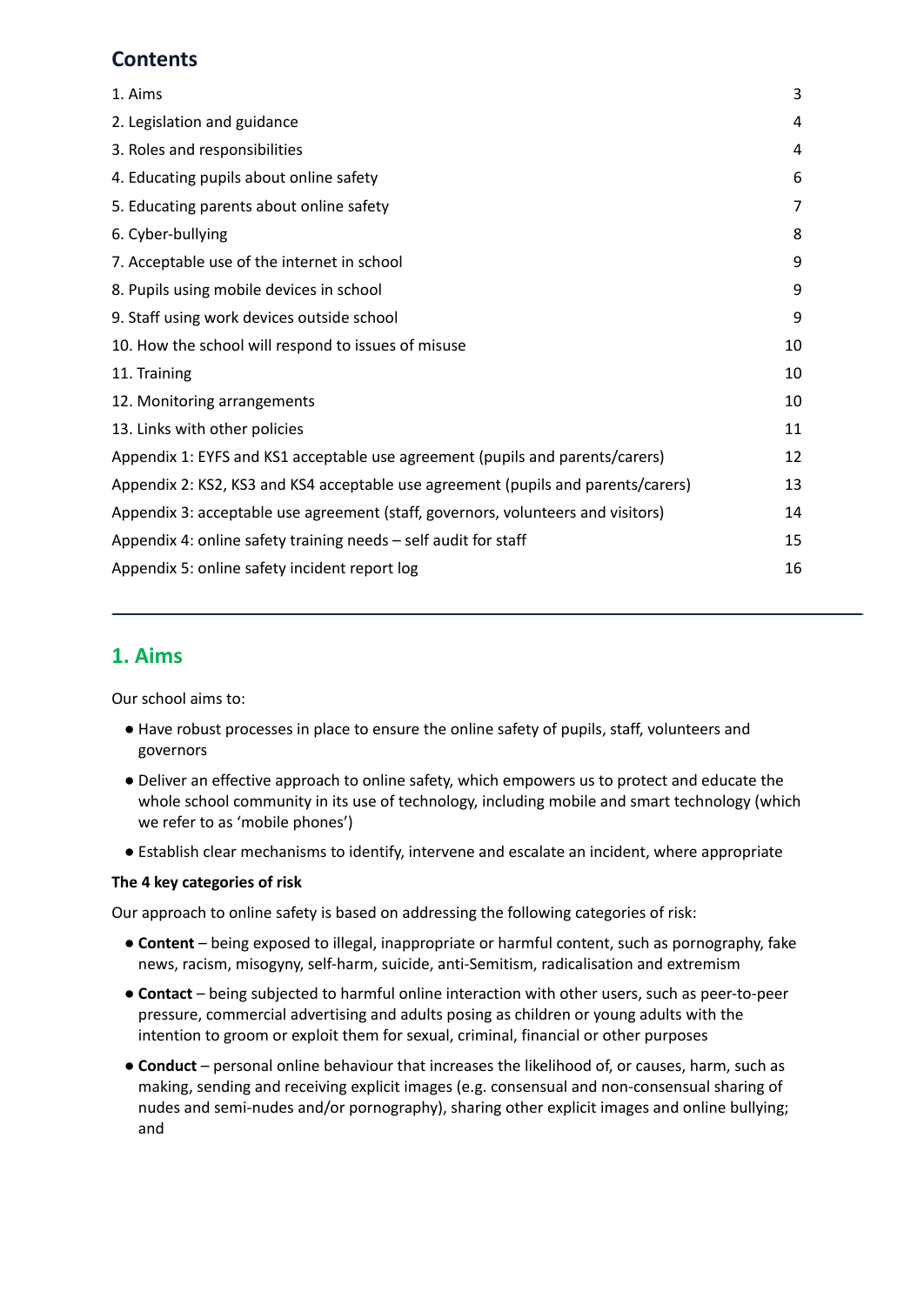● **Commerce** – risks such as online gambling, inappropriate advertising, phishing and/or financial scam

# <span id="page-3-0"></span>**2. Legislation and guidance**

This policy is based on the Department for Education's (DfE) statutory safeguarding guidance, Keeping Children Safe in [Education](https://www.gov.uk/government/publications/keeping-children-safe-in-education--2), and its advice for schools on:

- [Teaching](https://www.gov.uk/government/publications/teaching-online-safety-in-schools) online [s](https://www.gov.uk/government/publications/preventing-and-tackling-bullying)afety in schools
- [Preventing](https://www.gov.uk/government/publications/preventing-and-tackling-bullying) and tackling bullying and [cyber-bullying:](https://www.gov.uk/government/publications/preventing-and-tackling-bullying) advice for headteachers and school staff
- Searching, screening and [confiscation](https://www.gov.uk/government/publications/searching-screening-and-confiscation)

It also refers to the DfE's guidance on protecting children from [radicalisation](https://www.gov.uk/government/publications/protecting-children-from-radicalisation-the-prevent-duty).

It reflects existing legislation, including but not limited to the **[Education](https://www.legislation.gov.uk/ukpga/1996/56/contents) Act 1996** (as amended), the Education and [Inspections](https://www.legislation.gov.uk/ukpga/2006/40/contents) Act 2006 and the [Equality](https://www.legislation.gov.uk/ukpga/2010/15/contents) Act 2010. In addition, it reflects the [Education](http://www.legislation.gov.uk/ukpga/2011/21/contents/enacted) Act [2011](http://www.legislation.gov.uk/ukpga/2011/21/contents/enacted), which has given teachers stronger powers to tackle cyber-bullying by, if necessary, searching for and deleting inappropriate images or files on pupils' electronic devices where they believe there is a 'good reason' to do so.

<span id="page-3-1"></span>The policy also takes into account the National Curriculum computing programmes of study.

## **3. Roles and responsibilities**

#### **3.1 The governing board**

The governing board has overall responsibility for monitoring this policy and holding the headteacher to account for its implementation.

The governing board will co-ordinate meetings with appropriate staff to discuss online safety, and monitor online safety logs as provided by the designated safeguarding lead (DSL).

The governor who oversees safeguarding is Jo Hounsell

All governors will:

- Ensure that they have read and understand this policy
- Agree and adhere to the terms on acceptable use of the school's ICT systems and the internet (appendix 3)
- Ensure that, where necessary, teaching about safeguarding, including online safety, is adapted for vulnerable children, victims of abuse and some pupils with SEND because of the importance of recognising that a 'one size fits all' approach may not be appropriate for all children in all situations, and a more personalised or contextualised approach may often be more suitable

#### **3.2 The headteacher**

The headteacher is responsible for ensuring that staff understand this policy, and that it is being implemented consistently throughout the school.

#### **3.3 The designated safeguarding lead**

Details of the school's DSL and deputies are set out in our child protection and safeguarding policy as well as relevant job descriptions.

The DSL takes lead responsibility for online safety in school, in particular:

● Supporting the headteacher in ensuring that staff understand this policy and that it is being implemented consistently throughout the school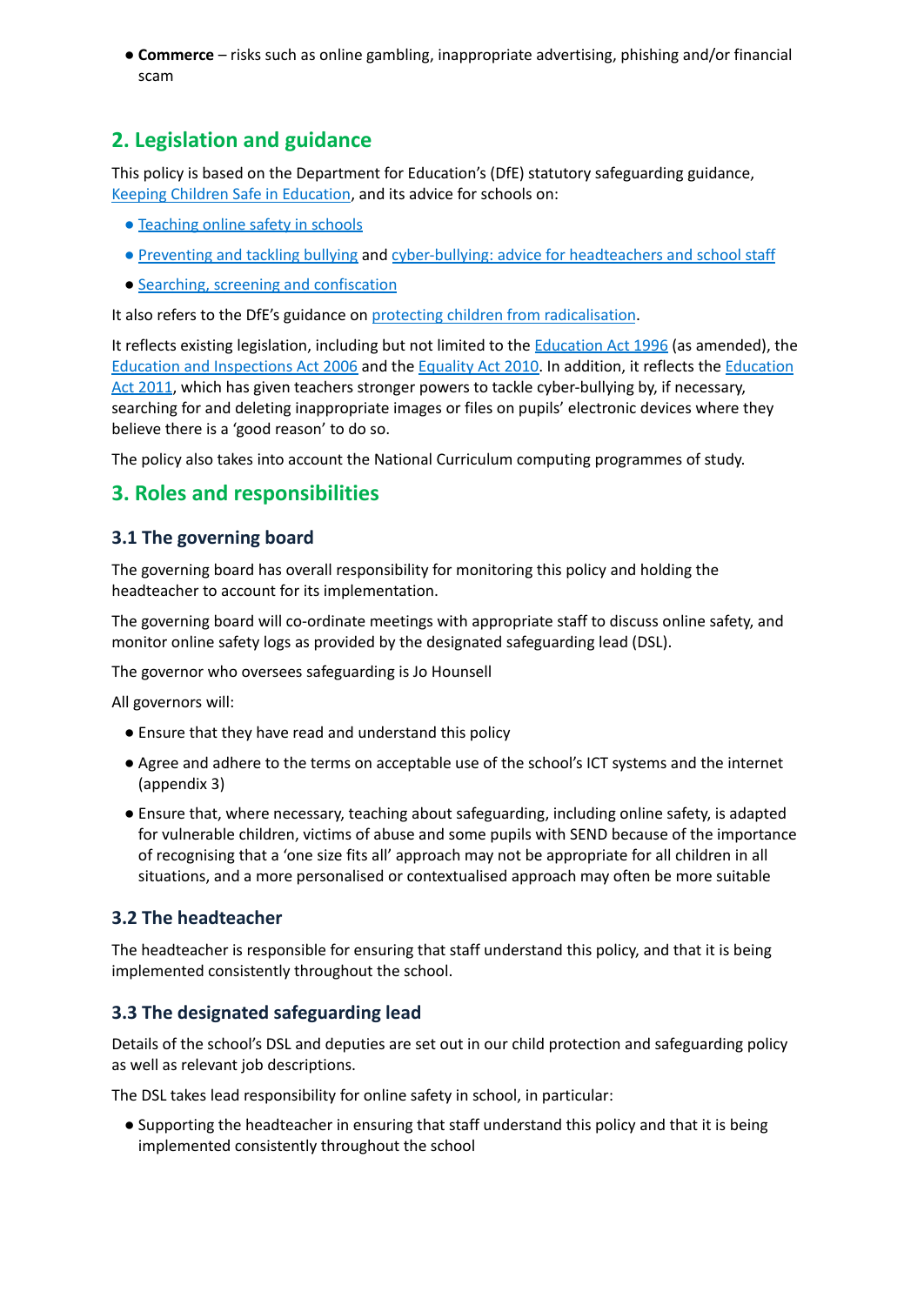- Working with the headteacher, ICT manager and other staff, as necessary, to address any online safety issues or incidents
- Managing all online safety issues and incidents in line with the school child protection policy
- Ensuring that any online safety incidents are logged (see appendix 5) and dealt with appropriately in line with this policy
- Ensuring that any incidents of cyber-bullying are logged and dealt with appropriately in line with the school behaviour policy
- Updating and delivering staff training on online safety (appendix 4 contains a self-audit for staff on online safety training needs)
- Liaising with other agencies and/or external services if necessary
- Providing regular reports on online safety in school to the headteacher and/or governing board

This list is not intended to be exhaustive.

#### **3.4 The ICT manager**

The ICT manager is responsible for:

- Putting in place an appropriate level of security protection procedures, such as filtering and monitoring systems, which are reviewed and updated on a regular basis to assess effectiveness and ensure pupils are kept safe from potentially harmful and inappropriate content and contact online while at school, including terrorist and extremist material
- Ensuring that the school's ICT systems are secure and protected against viruses and malware, and that such safety mechanisms are updated regularly
- Checking and monitoring the school's ICT systems on a regular basis.
- Blocking access to potentially dangerous sites and, where possible, preventing the downloading of potentially dangerous files

This list is not intended to be exhaustive.

#### **3.5 All staff and volunteers**

All staff, including contractors and agency staff, and volunteers are responsible for:

- Maintaining an understanding of this policy
- Implementing this policy consistently
- Agreeing and adhering to the terms on acceptable use of the school's ICT systems and the internet (appendix 3), and ensuring that pupils follow the school's terms on acceptable use (appendices 1 and 2)
- Working with the DSL to ensure that any online safety incidents are logged (see appendix 5) and dealt with appropriately in line with this policy
- Ensuring that any incidents of cyber-bullying are dealt with appropriately in line with the school behaviour policy
- Responding appropriately to all reports and concerns about sexual violence and/or harassment, both online and offline and maintaining an attitude of 'it could happen here'

This list is not intended to be exhaustive.

#### **3.6 Parents**

Parents are expected to:

● Notify a member of staff or the headteacher of any concerns or queries regarding this policy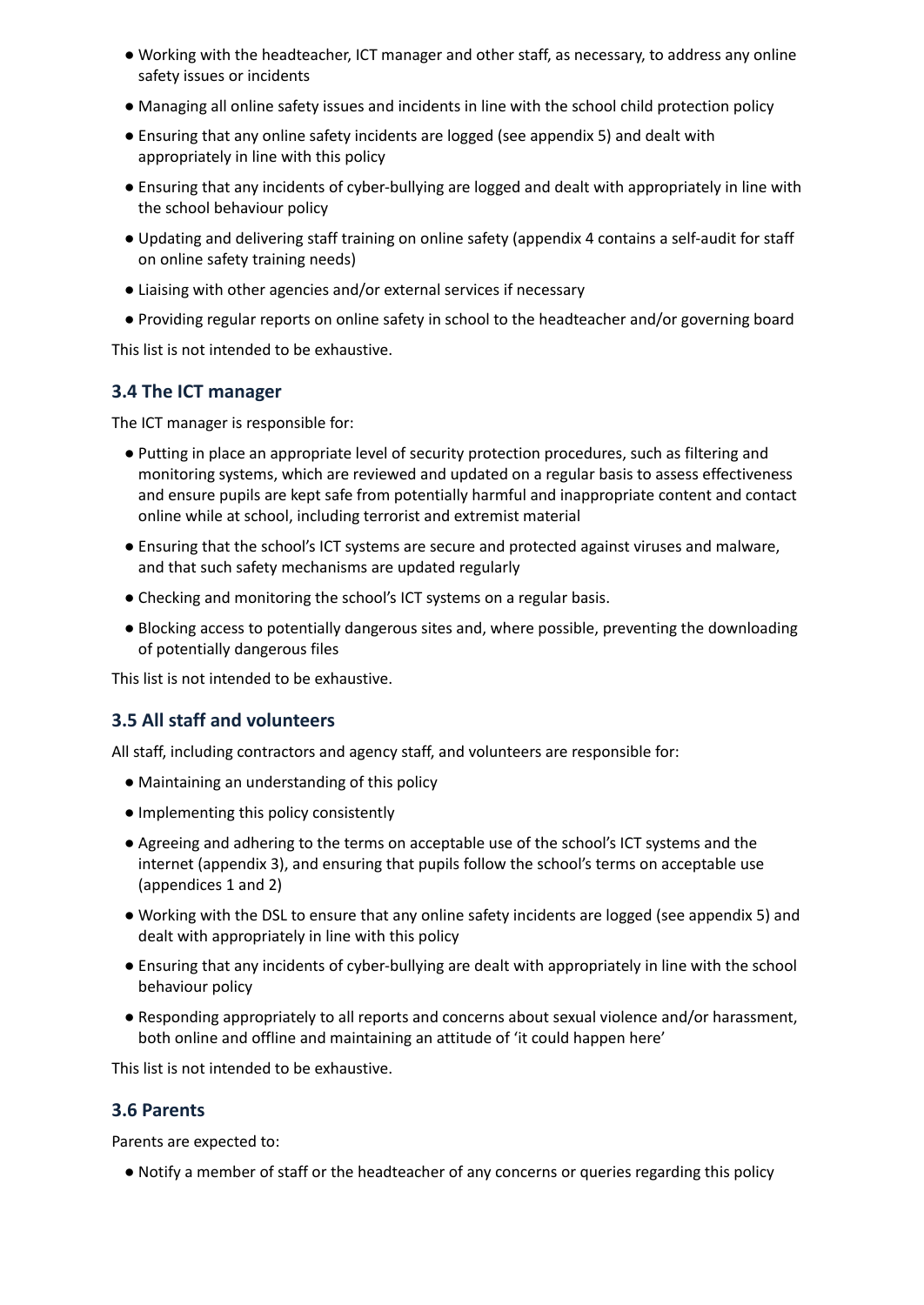● Ensure their child has read, understood and agreed to the terms on acceptable use of the school's ICT systems and internet.

Parents can seek further guidance on keeping children safe online from the following organisations and websites:

- What are the issues? UK Safer [Internet](https://www.saferinternet.org.uk/advice-centre/parents-and-carers/what-are-issues) Centre
- Hot topics Childnet [International](http://www.childnet.com/parents-and-carers/hot-topics)
- Parent resource sheet Childnet [International](https://www.childnet.com/resources/parents-and-carers-resource-sheet)
- Healthy relationships [Disrespect](https://www.disrespectnobody.co.uk/) Nobody

#### **3.7 Visitors and members of the community**

<span id="page-5-0"></span>Visitors and members of the community who use the school's ICT systems or internet will be made aware of this policy, when relevant, and expected to read and follow it. .

### **4. Educating pupils about online safety**

Pupils will be taught about online safety as part of the curriculum:

The text below is taken from the National Curriculum computing [programmes](https://www.gov.uk/government/publications/national-curriculum-in-england-computing-programmes-of-study/national-curriculum-in-england-computing-programmes-of-study) of study.

It is also taken from the guidance on relationships education, [relationships](https://www.gov.uk/government/publications/relationships-education-relationships-and-sex-education-rse-and-health-education) and sex education (RSE) and health [education.](https://www.gov.uk/government/publications/relationships-education-relationships-and-sex-education-rse-and-health-education)

**All** schools have to teach:

- [Relationships](https://schoolleaders.thekeysupport.com/uid/8b76f587-7bf6-4994-abf0-43850c6e8d73/) education and health education in primary schools
- ●

In **Key Stage 1**, pupils will be taught to:

- Use technology safely and respectfully, keeping personal information private
- Identify where to go for help and support when they have concerns about content or contact on the internet or other online technologies

Pupils in **Key Stage 2** will be taught to:

- Use technology safely, respectfully and responsibly
- Recognise acceptable and unacceptable behaviour
- Identify a range of ways to report concerns about content and contact

By the **end of primary school**, pupils will know:

- That people sometimes behave differently online, including by pretending to be someone they are not
- That the same principles apply to online relationships as to face-to-face relationships, including the importance of respect for others online including when we are anonymous
- The rules and principles for keeping safe online, how to recognise risks, harmful content and contact, and how to report them
- How to critically consider their online friendships and sources of information including awareness of the risks associated with people they have never met
- How information and data is shared and used online
- What sorts of boundaries are appropriate in friendships with peers and others (including in a digital context)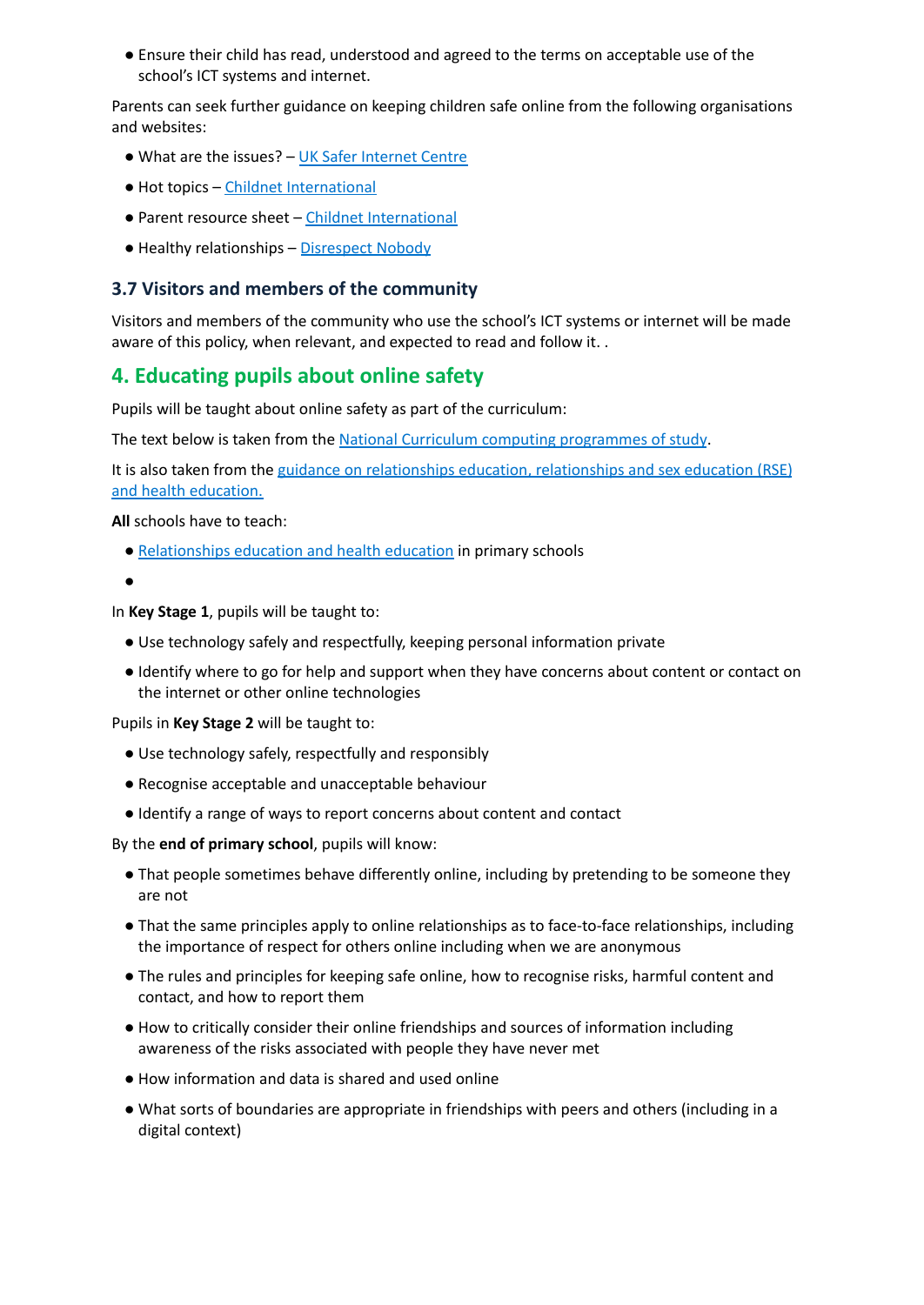● How to respond safely and appropriately to adults they may encounter (in all contexts, including online) whom they do not know.

The safe use of social media and the internet will also be covered in other subjects where relevant.

Where necessary, teaching about safeguarding, including online safety, will be adapted for vulnerable children, victims of abuse and some pupils with SEND.

# <span id="page-6-0"></span>**5. Educating parents about online safety**

The school will raise parents' awareness of internet safety in a monthly online safety newsletter and in weekly school newsletters if appropriate.Key information will also be communicated via our website. This policy will also be shared with parents on the school website.

If parents have any queries or concerns in relation to online safety, these should be raised in the first instance with the headteacher and/or the DSL.

<span id="page-6-1"></span>Concerns or queries about this policy can be raised with a DSL or the headteacher.

# **6. Cyber-bullying**

#### **6.1 Definition**

Cyber-bullying takes place online, such as through social networking sites, messaging apps or gaming sites. Like other forms of bullying, it is the repetitive, intentional harming of one person or group by another person or group, where the relationship involves an imbalance of power.

#### **6.2 Preventing and addressing cyber-bullying**

To help prevent cyber-bullying, we will ensure that pupils understand what it is and what to do if they become aware of it happening to them or others. We will ensure that pupils know how they can report any incidents and are encouraged to do so, including where they are a witness rather than the victim.

The school will actively discuss cyber-bullying with pupils, explaining the reasons why it occurs, the forms it may take and what the consequences can be. Class teachers will discuss cyber-bullying with their classes.

Teaching staff are also encouraged to find opportunities to use aspects of the curriculum to cover cyber-bullying. This includes personal, social, health and economic (PSHE) education, Digital Citizenship and other subjects where appropriate.

All staff and governors receive training on cyber-bullying when appropriate, its impact and ways to support pupils, as part of safeguarding training (see section 11 for more detail).

The school also sends information/leaflets on cyber-bullying to parents so that they are aware of the signs, how to report it and how they can support children who may be affected.

In relation to a specific incident of cyber-bullying, the school will follow the processes set out in the school behaviour policy. Where illegal, inappropriate or harmful material has been spread among pupils, the school will use all reasonable endeavours to ensure the incident is contained.

The DSL will consider whether the incident should be reported to the police if it involves illegal material, and will work with external services if it is deemed necessary to do so.

#### **6.3 Examining electronic devices**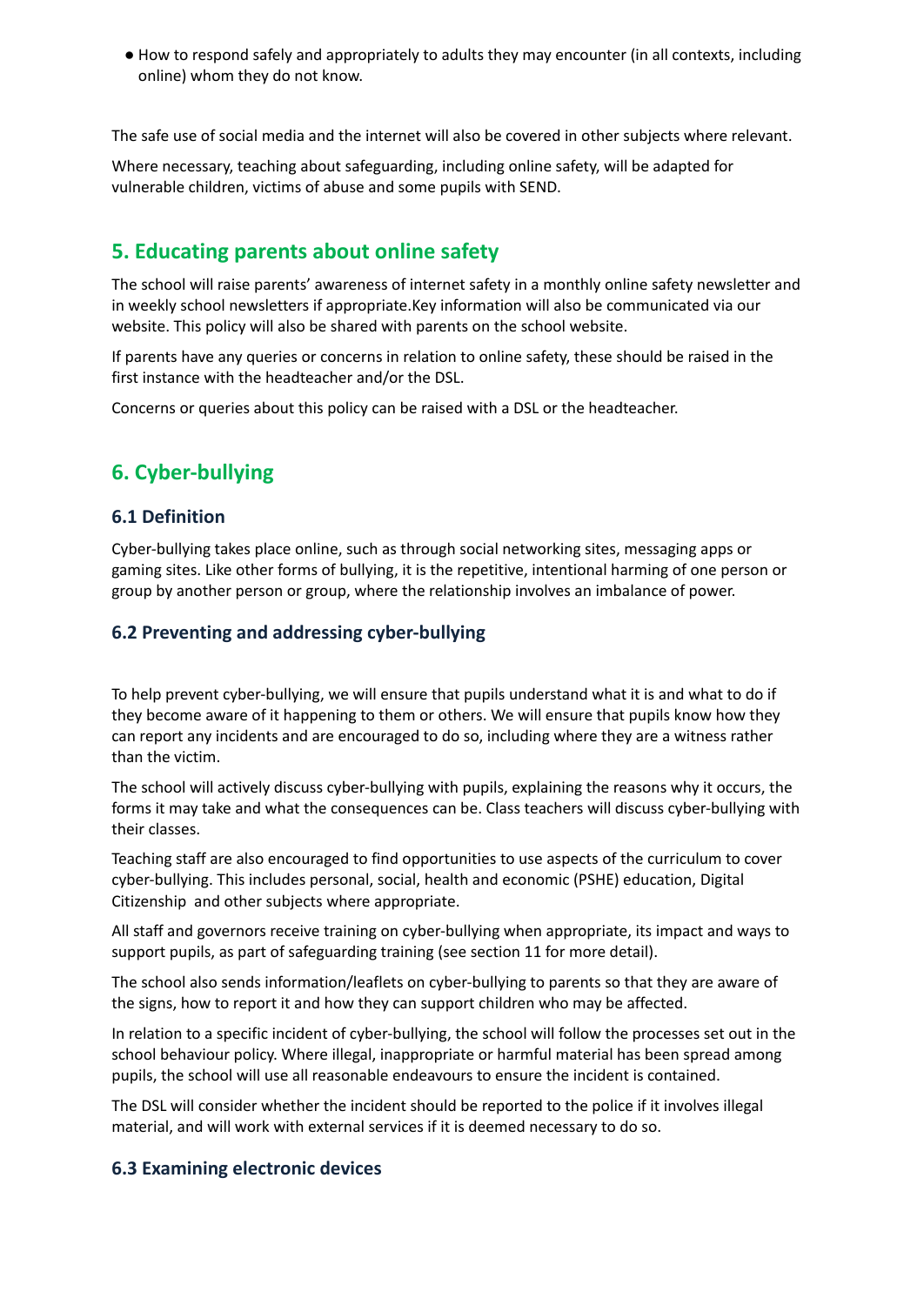School staff have the specific power under the Education and Inspections Act 2006 (which has been increased by the Education Act 2011) to search for and, if necessary, delete inappropriate images or files on pupils' electronic devices, including mobile phones, iPads and other tablet devices, where they believe there is a 'good reason' to do so.

When deciding whether there is a good reason to examine or erase data or files on an electronic device, staff must reasonably suspect that the data or file in question has been, or could be, used to:

- Cause harm, and/or
- Disrupt teaching, and/or
- Break any of the school rules

If inappropriate material is found on the device, it is up to the staff member in conjunction with the DSL or other member of the senior leadership team to decide whether they should:

- Delete that material, or
- Retain it as evidence (of a criminal offence or a breach of school discipline), and/or
- Report it to the police\*
- \* Staff may also confiscate devices for evidence to hand to the police, if a pupil discloses that they are being abused and that this abuse includes an online element.

Any searching of pupils will be carried out in line with:

- The DfE's latest guidance on screening, searching and [confiscation](https://www.gov.uk/government/publications/searching-screening-and-confiscation)
- UKCIS guidance on sharing nudes and [semi-nudes:](https://www.gov.uk/government/publications/sharing-nudes-and-semi-nudes-advice-for-education-settings-working-with-children-and-young-people) advice for education settings working with [children](https://www.gov.uk/government/publications/sharing-nudes-and-semi-nudes-advice-for-education-settings-working-with-children-and-young-people) and young people
- The school's COVID-19 risk assessment

Any complaints about searching for or deleting inappropriate images or files on pupils' electronic devices will be dealt with through the school complaints procedure.

# <span id="page-7-0"></span>**7. Acceptable use of the internet in school**

All pupils, parents, staff, volunteers and governors are expected to sign an agreement regarding the acceptable use of the school's ICT systems and the internet (appendices 1-3). Visitors will be expected to read and agree to the school's terms on acceptable use if relevant.

Use of the school's internet must be for educational purposes only, or for the purpose of fulfilling the duties of an individual's role.

We will monitor the websites visited by pupils, staff, volunteers, governors and visitors (where relevant) to ensure they comply with the above.

<span id="page-7-1"></span>More information is set out in the acceptable use agreements in appendices 1, 2 and 3.

### **8. Pupils using mobile device and smartwatches in school**

Certain pupils may be allowed to bring mobile devices into school, but are not permitted to use them whilst in the school building. (Please refer to the mobile phone policy for further detail)

Smartwatches can be brought into school but must not be used to access the internet, send or receive information, texts or photographs. They are not to be used to take photographs or recordings of any kind during the school day.

# <span id="page-7-2"></span>**9. Staff using work devices outside school**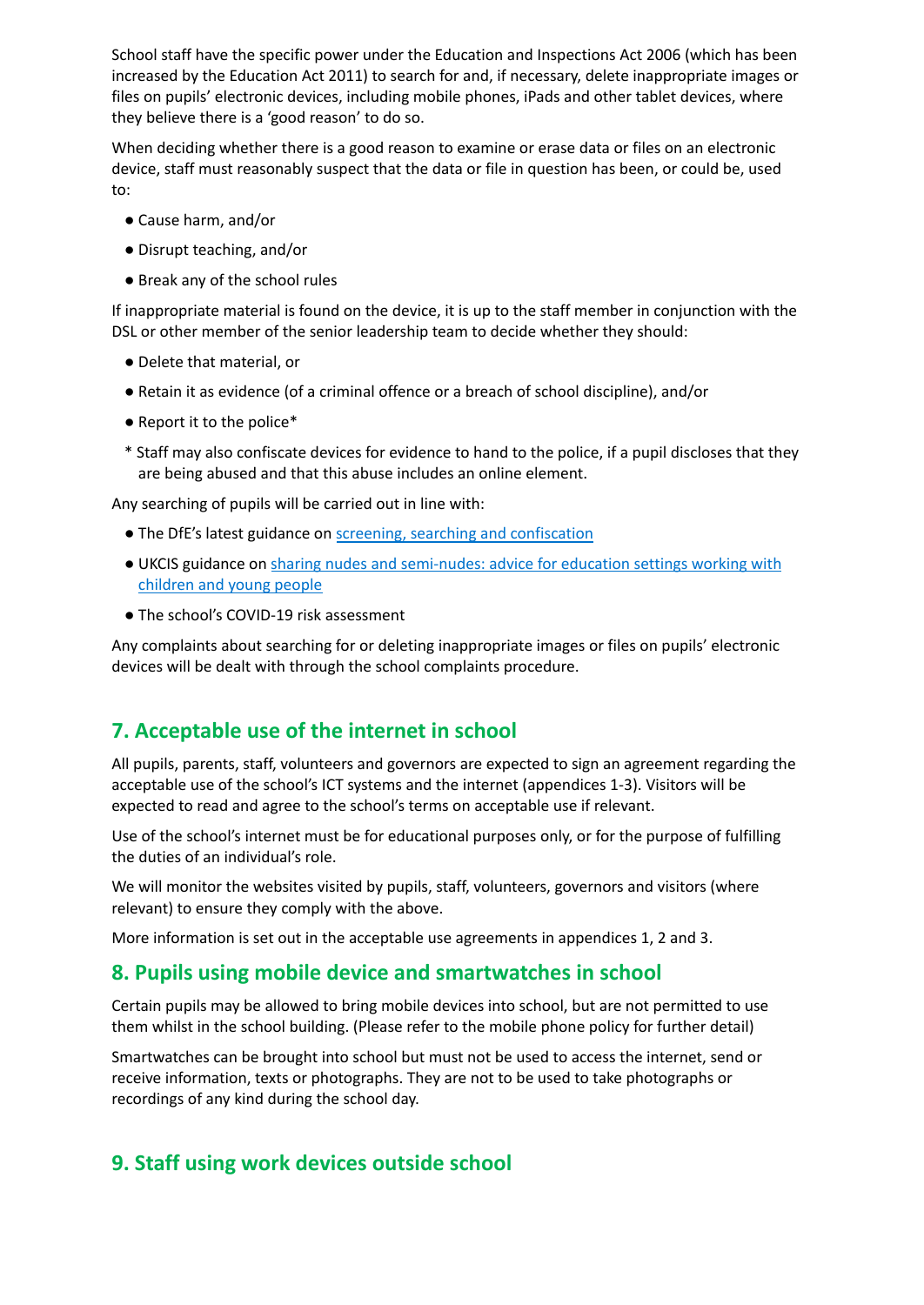All staff members will take appropriate steps to ensure their devices remain secure. This includes, but is not limited to:

- Keeping the device password-protected strong passwords are at least 8 characters, with a combination of upper and lower-case letters, numbers and special characters (e.g. asterisk or currency symbol)
- Making sure the device locks if left inactive for a period of time
- Not sharing the device among family or friends
- Installing anti-virus and anti-spyware software
- Keeping operating systems up to date always install the latest updates

Staff members must not use the device in any way which would violate the school's terms of acceptable use, as set out in appendix 3.

Work devices must be used solely for work activities.

<span id="page-8-0"></span>If staff have any concerns over the security of their device, they must seek advice from the ICT manager

# **10. How the school will respond to issues of misuse**

Where a pupil misuses the school's ICT systems or internet, we will follow the procedures set out in our policies. The action taken will depend on the individual circumstances, nature and seriousness of the specific incident, and will be proportionate.

Where a staff member misuses the school's ICT systems or the internet, or misuses a personal device where the action constitutes misconduct, the matter will be dealt with in accordance with the staff disciplinary procedures/staff code of conduct. The action taken will depend on the individual circumstances, nature and seriousness of the specific incident.

<span id="page-8-1"></span>The school will consider whether incidents which involve illegal activity or content, or otherwise serious incidents, should be reported to the police.

# **11. Training**

All new staff members will receive a safeguarding induction. All staff members will receive refresher training at least once each academic year as part of safeguarding training, as well as relevant updates as required for example through emails, e-bulletins and staff meetings.

By way of this training, all staff will be made aware that:

- Technology is a significant component in many safeguarding and wellbeing issues, and that children are at risk of online abuse
- Children can abuse their peers online through:
	- o Abusive, harassing, and misogynistic messages
	- o Non-consensual sharing of indecent nude and semi-nude images and/or videos, especially around chat groups
	- o Sharing of abusive images and pornography, to those who don't want to receive such content
- Physical abuse, sexual violence and initiation/hazing type violence can all contain an online element

Training will also help staff:

- develop better awareness to assist in spotting the signs and symptoms of online abuse
- develop the ability to ensure pupils can recognise dangers and risks in online activity and can weigh the risks up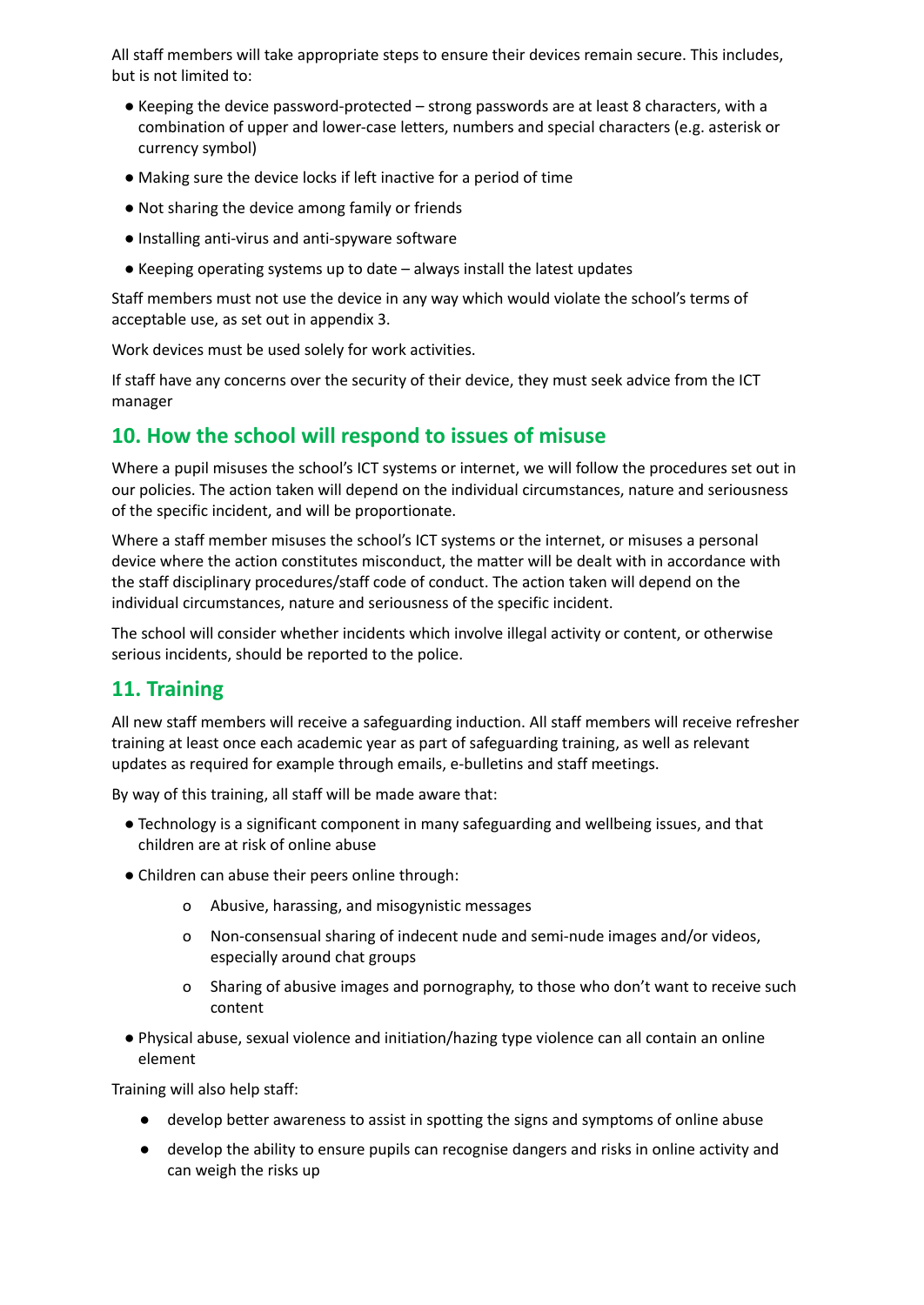● develop the ability to influence pupils to make the healthiest long-term choices and keep them safe from harm in the short term

The DSL and deputies will undertake child protection and safeguarding training, which will include online safety, at least every 2 years. They will also update their knowledge and skills on the subject of online safety at regular intervals, and at least annually.

Governors will receive training on safe internet use and online safeguarding issues as part of their safeguarding training.

Volunteers will receive appropriate training and updates, if applicable.

<span id="page-9-0"></span>More information about safeguarding training is set out in our child protection and safeguarding policy.

# **12. Monitoring arrangements**

Adults within the school log behaviour and safeguarding issues related to online safety. The DSL or a deputy DSL monitors these incidents on a daily basis.

This policy will be reviewed every year by the DSL. At every review, the policy will be shared with the governing board. The review will be supported by an annual risk assessment that considers and reflects the risks pupils face online. This is important because technology, and the risks and harms related to it, evolve and change rapidly.

# <span id="page-9-1"></span>**13. Links with other policies**

This online safety policy is linked to our:

- Child protection and safeguarding policy
- Behaviour policy
- Staff disciplinary procedures
- Data protection policy and privacy notices
- Complaints procedure
- ICT and internet acceptable use policy
- Mobile phone policy.
- <span id="page-9-2"></span>● Bullying policy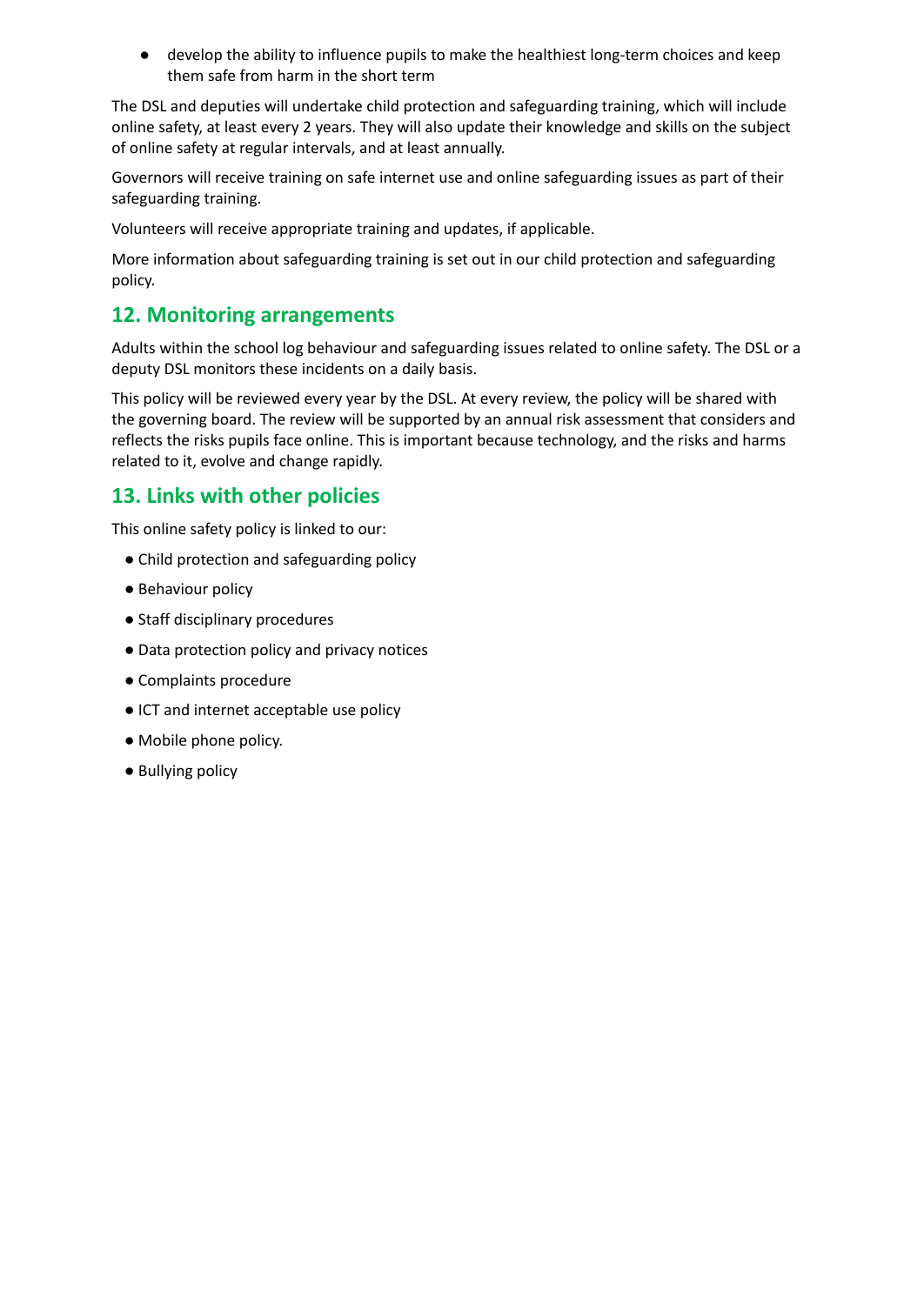# **Key Stage 1 and EYFS**

**HOW I WILL BEHAVE WHEN I USE THE SCHOOL COMPUTERS**

# **Name of pupil:**

**When I use the school computers and get onto the internet in school:**

|                           | $\bullet$ I will not use a computer if<br>there isn't an adult with me                             |
|---------------------------|----------------------------------------------------------------------------------------------------|
|                           | $\bullet$ I will tell an adult if I see<br>something that worries or<br>scares me on the computer. |
|                           | $\bullet$ I will look after the school<br>computers.                                               |
| ******<br><b>PASSWORD</b> | $\bullet$ I will keep my password safe.                                                            |
| Signed (pupil):           | Date:                                                                                              |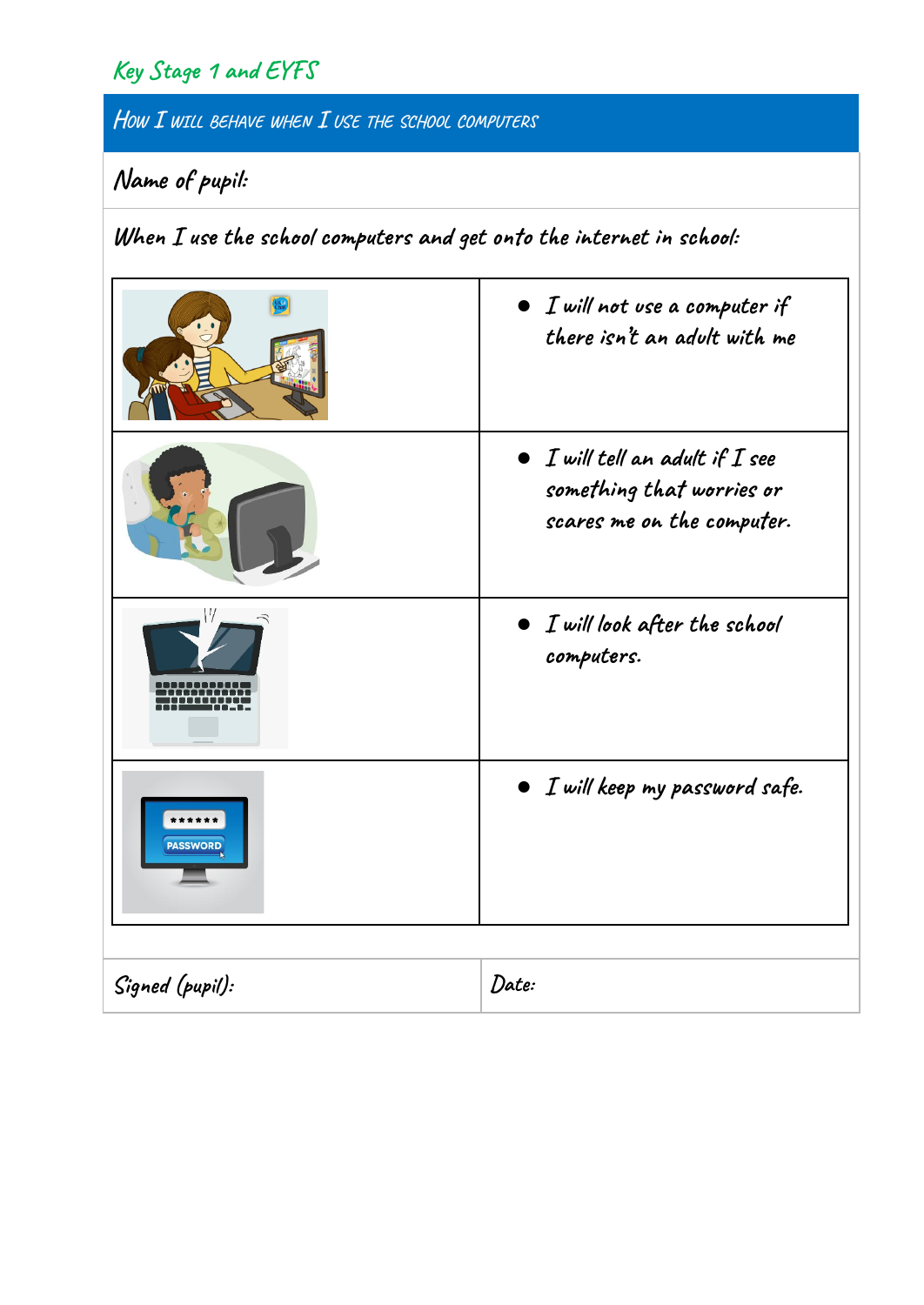# <span id="page-11-0"></span>**Key Stage 2**

# **ACCEPTABLE USE OF THE SCHOOL'S ICT SYSTEMS AND INTERNET: AGREEMENT FOR PUPILS.**

## **Name of pupil:**

<span id="page-11-1"></span>

|                        | I will not use a computer in school if I am<br>$\bullet$<br>unsupervised.             |
|------------------------|---------------------------------------------------------------------------------------|
| mmmm                   | I will treat the school computers with<br>respect and look after them.                |
|                        | I will inform an adult if I see something<br>inappropriate on a computer.             |
|                        | I will not use a computer to write or look<br>$\bullet$<br>at inappropriate material. |
| ***                    | I will never share my password with<br>$\bullet$<br>anyone else.                      |
|                        | I will check with my teacher before I print<br>$\bullet$<br>anything.                 |
|                        |                                                                                       |
| <b>Signed (pupil):</b> | Date:                                                                                 |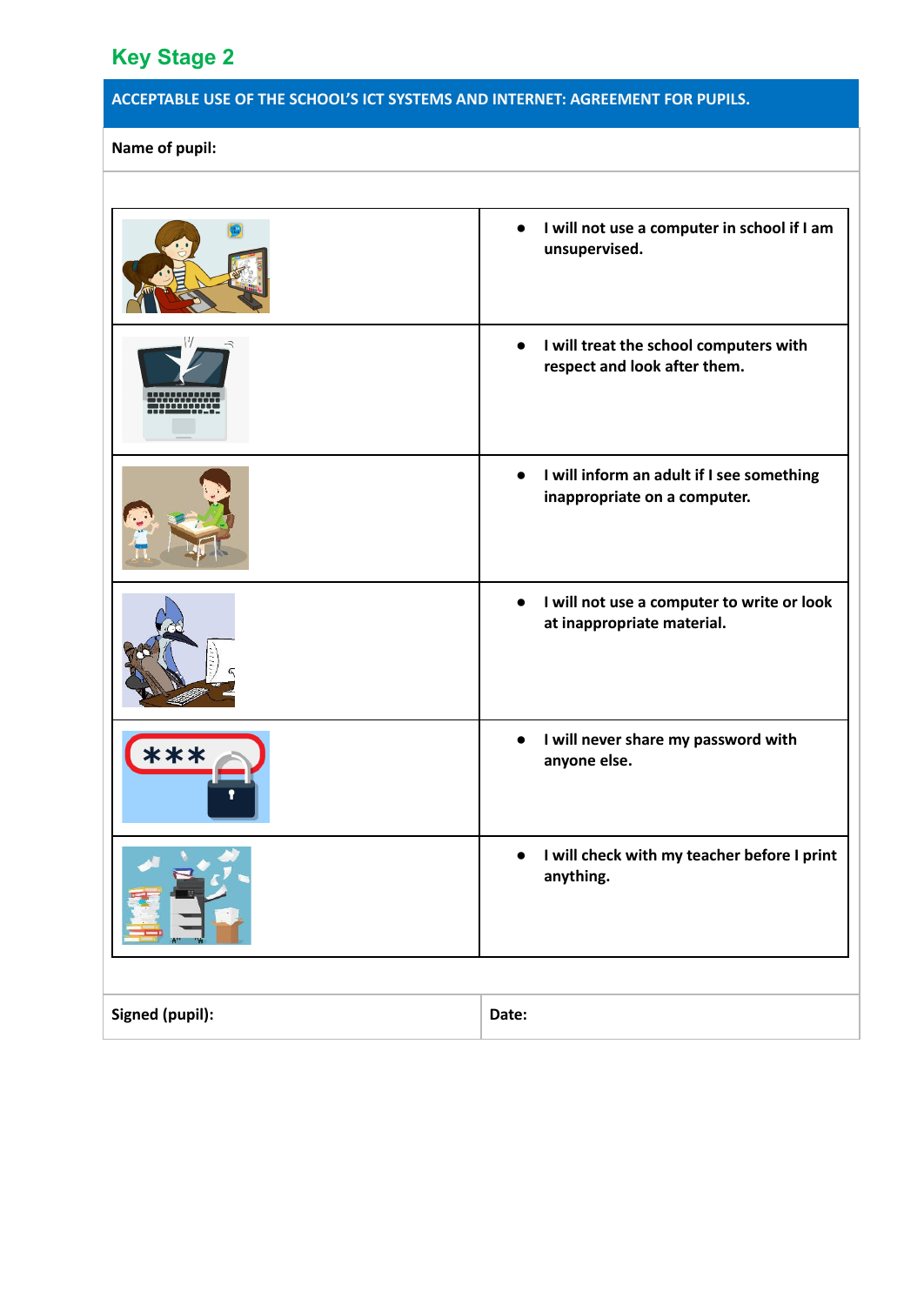#### **ACCEPTABLE USE OF THE SCHOOL'S ICT SYSTEMS AND INTERNET: AGREEMENT FOR STAFF, GOVERNORS,VOLUNTEERS AND VISITORS**

#### **Name:**

When using the school's ICT systems and accessing the internet in school, or outside school on a work **device (if applicable), I will not:**

- Access, or attempt to access inappropriate material, including but not limited to material of a violent, criminal or pornographic nature (or create, share, link to or send such material)
- Use them in any way which could harm the school's reputation
- Access social networking sites or chat rooms
- Use any improper language when communicating online, including in emails or other messaging services
- Install any unauthorised software, or connect unauthorised hardware or devices to the school's network
- Share my password with others or log in to the school's network using someone else's details
- Take photographs of pupils without checking with teachers first
- Share confidential information about the school, its pupils or staff, or other members of the community
- Access, modify or share data I'm not authorised to access, modify or share
- Promote private businesses, unless that business is directly related to the school

I will only use the school's ICT systems and access the internet in school, or outside school on a work device, for educational purposes or for the purpose of fulfilling the duties of my role.

I agree that the school will monitor the websites I visit and my use of the school's ICT facilities and systems.

I will take all reasonable steps to ensure that work devices are secure and password-protected when using them outside school, and keep all data securely stored in accordance with this policy and the school's data protection policy.

I will let the designated safeguarding lead (DSL) know if a pupil informs me they have found any material which might upset, distress or harm them or others, and will also do so if I encounter any such material.

I will always use the school's ICT systems and internet responsibly, and ensure that pupils in my care do so too.

<span id="page-12-0"></span>**Signed: Date:**